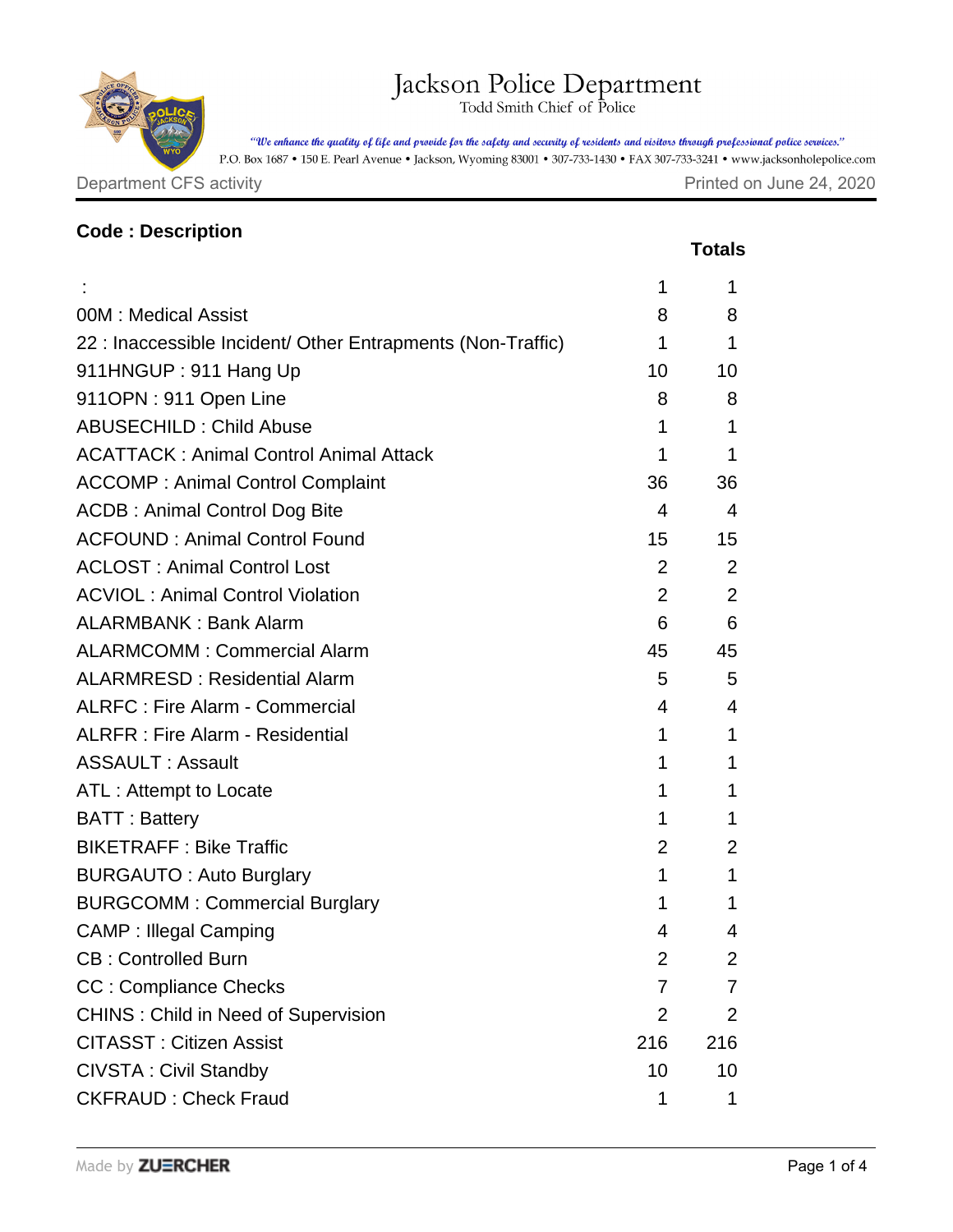## **Code : Description**

|                                                        |                 | <b>Totals</b>  |
|--------------------------------------------------------|-----------------|----------------|
| <b>CODEENF: Code Enforcement</b>                       | 106             | 106            |
| <b>COLL: Collision</b>                                 | 131             | 131            |
| <b>COLL/H&amp;R: Collision Hit and Run</b>             | 48              | 48             |
| COLL/INJ: Collision with Injury                        | 4               | $\overline{4}$ |
| <b>DESTPROP: Destruction of Property</b>               | 20              | 20             |
| <b>DISTURB: Disturbance</b>                            | 58              | 58             |
| <b>DISTURBNOISE: Noise Disturbance</b>                 | 26              | 26             |
| <b>DRIVCOMP: Driving Complaint</b>                     | 29              | 29             |
| <b>DRUGS: Drugs</b>                                    | 12 <sup>2</sup> | 12             |
| <b>DUI: Driving Under Influence</b>                    | 2               | 2              |
| DVD: Domestic Dispute (Verbal)                         | $\mathbf{1}$    | $\mathbf 1$    |
| DVP : Domestic Violence (Physical)                     | 6               | 6              |
| <b>FALSEID: False Identification</b>                   | 21              | 21             |
| FIGHT: Fight                                           | 9               | 9              |
| FIREINV : Investigate Fire                             | 2               | 2              |
| FOLLOWUP : Follow Up PATROL Investigation              | 149             | 149            |
| FRAUD : Fraud                                          | 17              | 17             |
| <b>HARASS: Harassment</b>                              | 16              | 16             |
| HAZMATSM: Hazmat -- Small                              | 1               | 1              |
| <b>INFOAGNCY: Other Agency Information</b>             | 1               | 1              |
| <b>INFOCOMM: Communications Center Information</b>     | 5               | 5              |
| <b>INFOONLY: Information Only</b>                      | 5               | 5              |
| <b>INTOXPED: Intoxicated Pedestrian</b>                | $\overline{2}$  | 2              |
| <b>INVEST: Follow Up for INVESTIGATIONS</b>            | 5               | 5              |
| LITTER: Littering                                      | 1               | 1              |
| <b>MALMIS: Malicious Mischief</b>                      | 5               | 5              |
| <b>MUI: Minor Under Influence</b>                      | 1               | 1              |
| <b>OAAGTNP: Outside Agency Assist GTNP</b>             | 1               | 1              |
| <b>OAA: Outside Agency Assist</b>                      | 13              | 13             |
| <b>OAATCSO: Outside Agency Assist TCSO</b>             | 1               | 1              |
| <b>OAAWHP: Outside Agency Assist WY Highway Patrol</b> | 7               | 7              |
| <b>ORDERVPROT: Protection Order Violation</b>          | 3               | 3              |
| <b>PARKCOMP: Parking Complaint</b>                     | 140             | 140            |
| <b>PARK: Parking Rounds</b>                            | 56              | 56             |
| <b>PARKVIOL: Parking Violation</b>                     | 51              | 51             |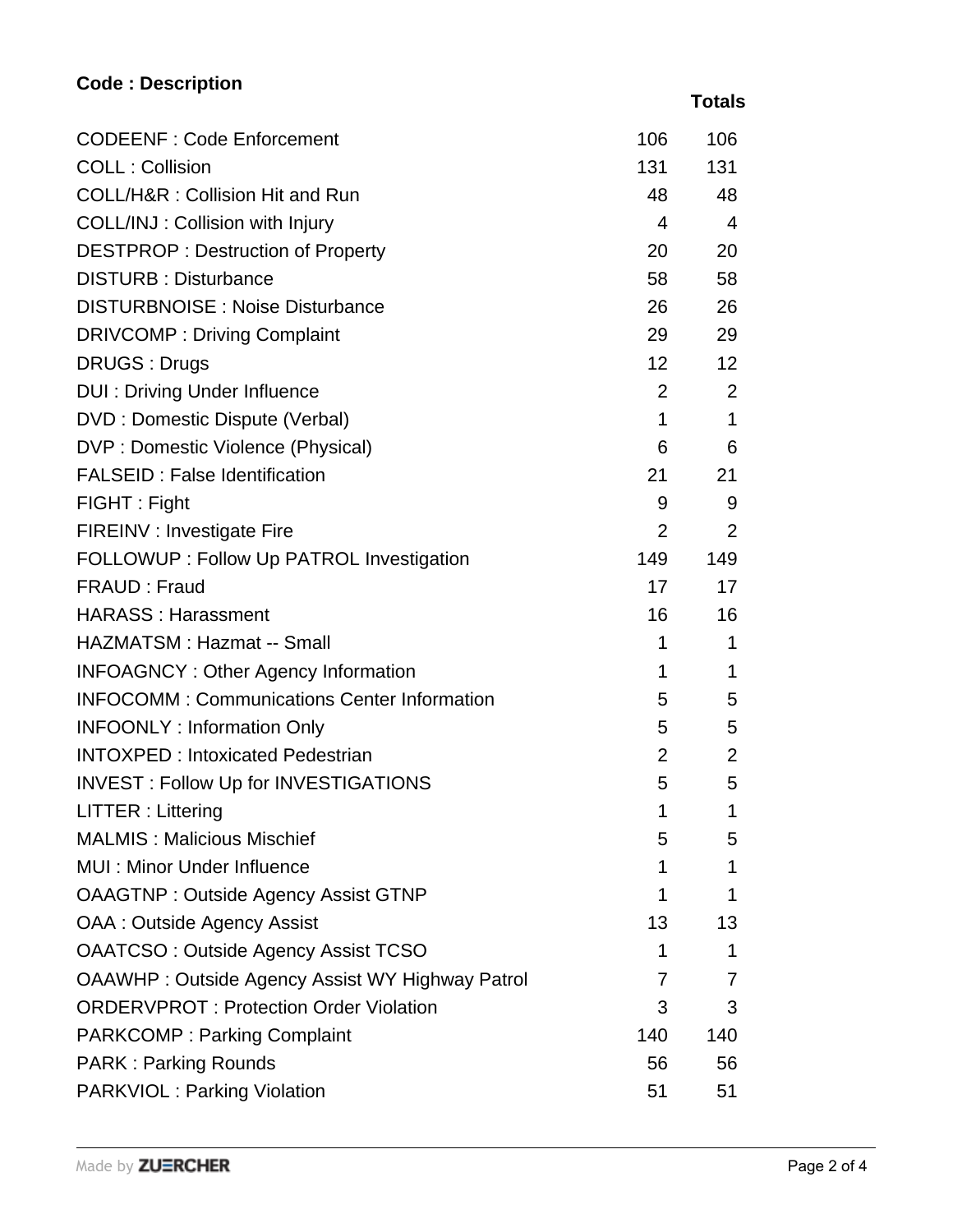## **Code : Description**

|                                                        |                 | <b>Totals</b> |
|--------------------------------------------------------|-----------------|---------------|
| PASSSCHBUS : Illegal Passing of School Bus             | 1               | 1             |
| <b>PATCK: Patrol Check</b>                             | $\mathbf{1}$    | 1             |
| <b>PERMISS: Missing Person</b>                         | 8               | 8             |
| <b>PERSTOP: Pedestrian Stop</b>                        | 20              | 20            |
| <b>PERSUSP: Suspicious Person</b>                      | 22 <sub>2</sub> | 22            |
| PHONEANNOY: Annoying Phone Calls                       | $\mathbf{1}$    | $\mathbf 1$   |
| PI: Public Intoxication                                | 37              | 37            |
| <b>PROPFND: Found Property</b>                         | 53              | 53            |
| <b>PROPLOST: Lost Property</b>                         | 18              | 18            |
| <b>RECK: Reckless Driving</b>                          | 1               | 1             |
| <b>REDDI: Report Every Drunk Driver Immediately</b>    | 24              | 24            |
| <b>REGVIOL: Registration Violation</b>                 | 6               | 6             |
| <b>RUNAWAY: Runaway</b>                                | $\mathbf{1}$    | 1             |
| <b>SAR: Search and Rescue</b>                          | 1               | $\mathbf{1}$  |
| <b>SEXASLT: Sexual Assault</b>                         | 3               | 3             |
| <b>SHOPLIFT: Shoplifting</b>                           | 2               | 2             |
| <b>SHOTSFIRED: Shots Fired</b>                         | 3               | 3             |
| <b>SNOWTOW: Snow Tows</b>                              | 66              | 66            |
| <b>SPECIAL: Special Assignment</b>                     | 27              | 27            |
| <b>STALKING: Stalking</b>                              | $\mathbf{1}$    | 1             |
| <b>SUICIDSUB: Suicidal Subject</b>                     | 8               | 8             |
| <b>SUSCIR: Suspicious Circumstances</b>                | 99              | 99            |
| <b>THAZ: Traffic Hazard</b>                            | 20              | 20            |
| <b>THEFTSERV: Theft of Services</b>                    | 5               | 5             |
| THEFT: Theft                                           | 16              | 16            |
| <b>THREATS: Threats</b>                                | 7               | $\prime$      |
| <b>TRANSPJUV : Juvenile Transport</b>                  | 1               | 1             |
| <b>TRESPASS: Trespass</b>                              | 22              | 22            |
| <b>TSTOP: Traffic Stop</b>                             | 655             | 655           |
| <b>VEHABND: Abandoned Vehicle</b>                      | 18              | 18            |
| <b>VEHASST: Motorist Assist</b>                        | 40              | 40            |
| <b>VEHINFO: Vehicle Information</b>                    | 6               | 6             |
| <b>VEHSTLN: Stolen Vehicle</b>                         | 4               | 4             |
| <b>VEHSUSP: Suspicious Vehicle</b>                     | 19              | 19            |
| <b>VINCK: Vehicle Identification Number Inspection</b> | 48              | 48            |